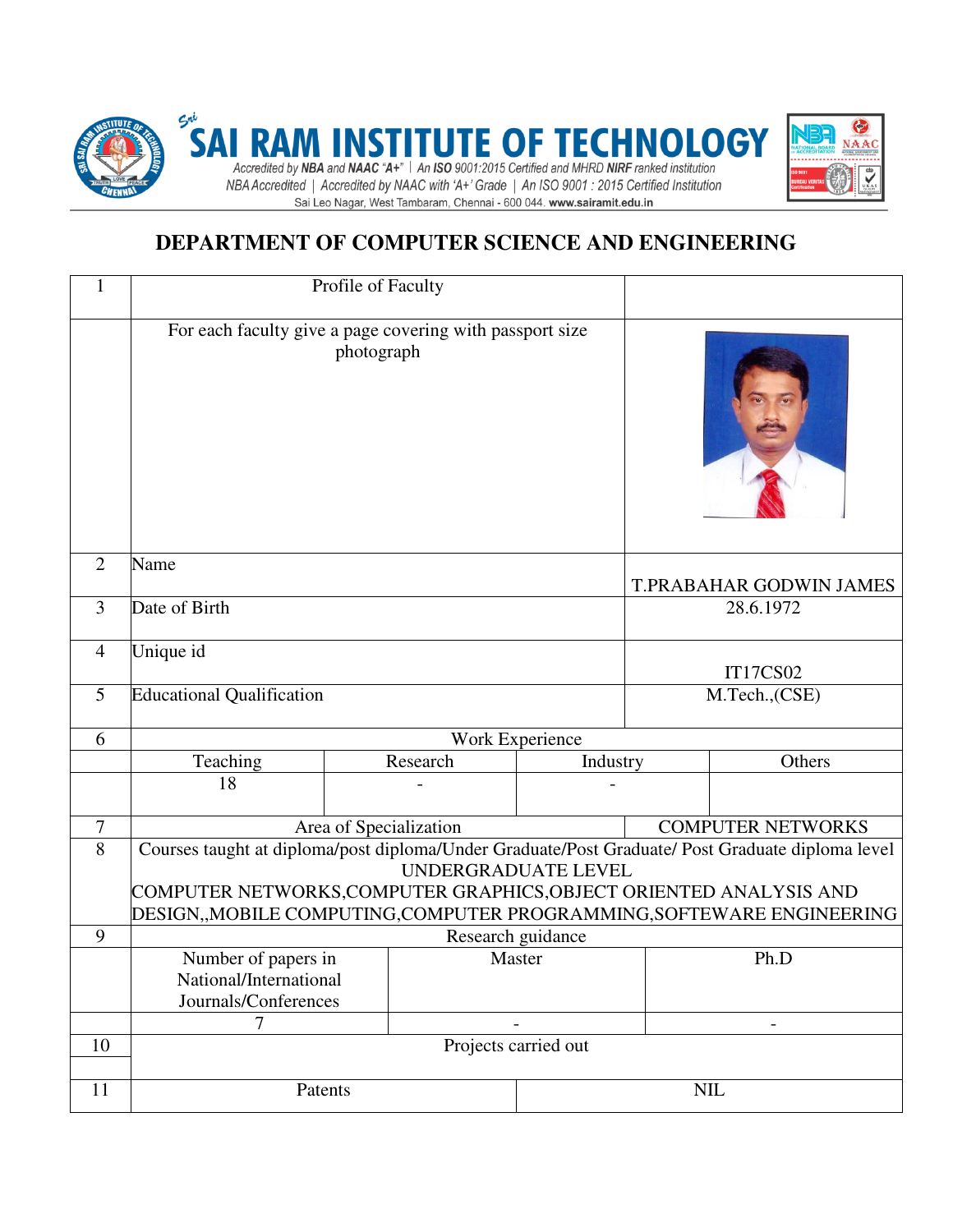| 12 | <b>Technology Transfer</b>             |                          |  |  |
|----|----------------------------------------|--------------------------|--|--|
| 13 | <b>Research Publication</b>            |                          |  |  |
| 14 | Number of books Published with details |                          |  |  |
| 15 | Professional Membership                | <b>ISTE(LIFE MEMBER)</b> |  |  |
| 16 | Achievements                           | $\overline{\phantom{0}}$ |  |  |
| 17 | others                                 |                          |  |  |

#### **List of Publications:-**

1. National Journal – "Sensory-Data-Enhanced Authentication For Accelerometer Sensor Based Access Control",Elysium journal of Engineering Research & Management(EJERM) Vol-2 , issue-3 june-2015

2.Interantional- "Enhancing Intelligent Test case Optimization using Hybrid Genetic Algorithm", IJMSEA-Vol3, 2009, IJMSEA (International Journal for Mathematical Sciences and Engineering Applications),Ascent Publications , Pune.

#### **List of Patent:** NIL

#### **MAJOR SEMINARS / WORKSHOPS ATTENDED:**

1. Participated in two days workshop on Bioinformatics sponsored by UGC conducted by Post Graduate and Higher Research Centre in Zoology, yadava College, Madurai, on 05.02.2007 & 06.02.2007.

2. Participated in the State level Seminar on "Quality Sustenance and Enhancement in the Accredited Period" sponsored by NAAC and conducted by Yadava college, Madurai, on 22<sup>nd</sup> and 23rd September 2005.

3. Participated in two days workshop on "Guidelines on Research and Developmental Activities" conducted by the department of Computer science and engineering, Sethu Institute of Technology, Madurai, on 21<sup>st</sup> February 2004.

4. Participated in one day seminar on "OOAD using UML" conducted by the department of computer applications, K.L.N college of Information Technology, Madurai in association(p) Ltd, Chennai.

5. Participated in twelve days seminar on "Mobile Networks" Sponsored by AICTE conducted by Department of Information Technology, Sri Sairam Engineering College, Chennai, on 19<sup>th</sup> to  $30<sup>th</sup>$  January 2009.

#### **FDP ATTENDED**

1. Participated in Three days Faculty Development Programme on "Data Science with Python" Conducted by ICT Academy on 26/12/19 to 28/12/2019 at Dhanalakshmi college of Engineering ,Chennai.

2. Participated in two days Staff Development Programme on "Algorithms- Design, Analysis and Applications " Conducted by Department of Computer Applications, Sri Sairam Engineering College, Chennai on  $25<sup>th</sup>$  &  $26<sup>th</sup>$  March 2009.

3. Participated in one day Faculty Development Programme on "Recent trends in Operating Systems" conducted by Department of Computer Applications, K.L.N college of Engineering, Madurai on  $20<sup>th</sup>$  Feb 2009.